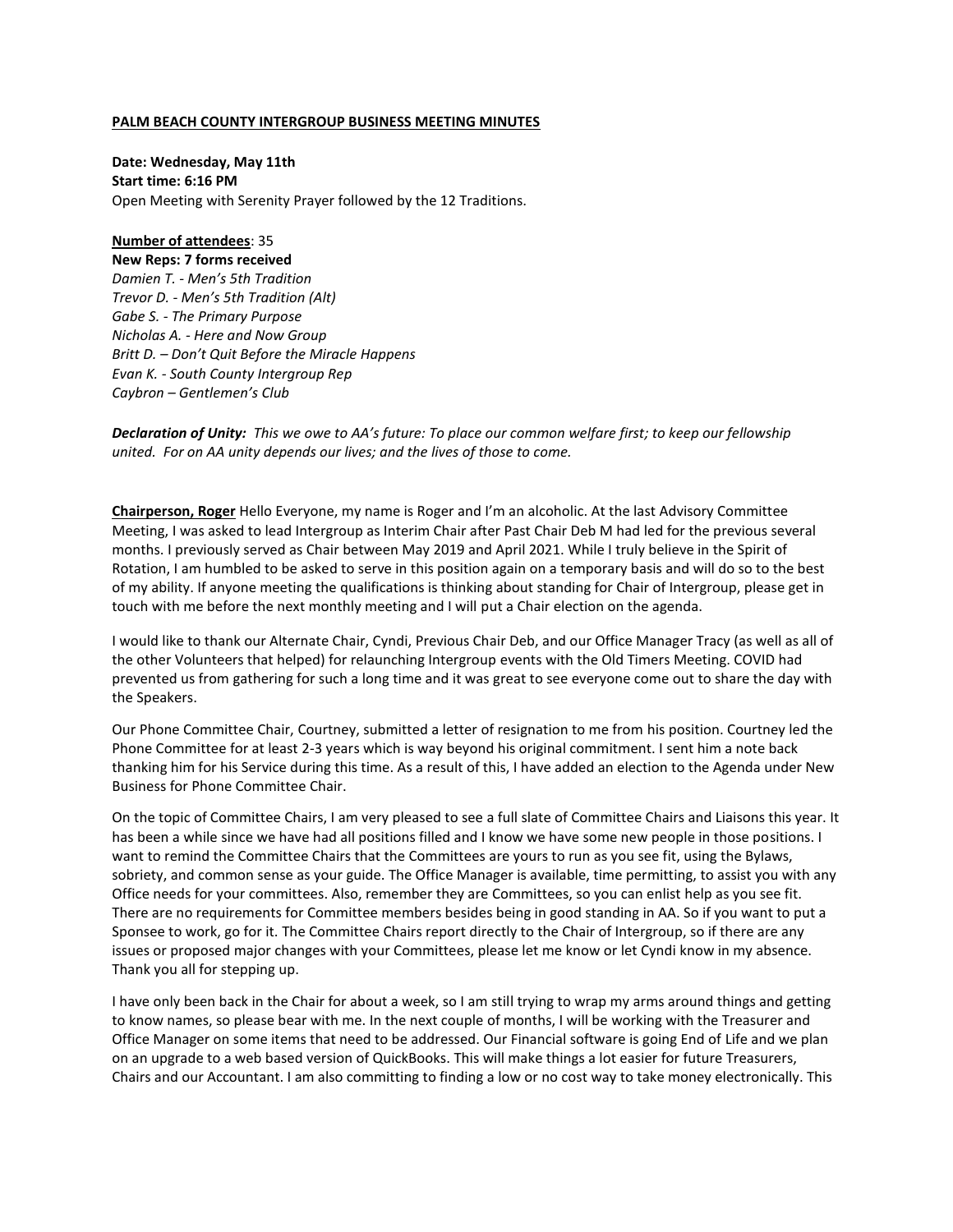will benefit Group Contributions, Birthday Club contributions, and other payments to Intergroup. I will keep you updated as the Treasurer and I do our research.

Last, but not least, you may have noticed the room looks a lot swankier than it used to. As promised, our Landlord, the Triangle Club redid the floors in the meeting room and bathrooms, and they look great. Besides thanking them for the job they did, I plan on asking them to have a qualified person perform a roof inspection, as well as a plumbing inspection, in order to insure water problems from the past do not reappear. This inspection benefits them as well as us in the long run, so I do not anticipate any issues with getting this accomplished.

Alternate Chair, Cyndi M. Old Timers Speakers' Meeting held Saturday, April 30<sup>th</sup> was a complete success. The Triangle Club was decorated in Teal and Purple and fresh flowers were on every table. We had 15 speakers with over 648 years of experience, sharing up to 10 minutes. I believe there was over 100 AA members in attendance who enjoyed coffee and sweets along with the speakers.

Many thanks to everyone who helped to make this happen with special kudos to Tracy!

Next big event is the 65<sup>*th*</sup> **Florida State Convention** being held in Fort Lauderdale (Harbor Beach Marriott) August 3-7, 2022. If you haven't registered yet, I strongly suggest you go to <https://65.floridastateconvention.com/> and register (\$40 for weekend and additional charges for Friday and/or Saturday Banquets) as soon as possible. Unfortunately, the Hotel is already sold out for rooms but I believe they have alternate hotels in the area. Check the website.

**Treasurer, Glenn B.** *Attached PDF report for breakdown.* Baskets will be passed in accordance with our 7th Tradition. Net Revenue April 2022 was \$9019.99 and Total Expenses were \$6600.10 resulting in a net surplus of \$2419.89. Last Month we ended with a surplus of \$ 1634.96. Group Contributions for April 2022 were \$7747.22. The opening checking balance for April 2022 was \$20,616.97 and we closed with \$26,983.82 The prudent Reserve Account closed with a balance of \$18,151.51 which includes .15 cents in interest We wish to thank the Groups and AA members of Palm Beach County for their generous support

**Secretary, Libby B.** Please be sure to send in digital reports wherever possible to ensure as much accuracy in the Minutes as possible. *If no report is sent, we will mark it as no report.* 

**Registrar, Heather K***.* The minutes and treasurers report from last month were sent out as was this month's agenda. I am receiving less emails from people requesting to be removed from the email list.

**Office Manager, Tracy D.** Intergroup has a new security service, "Group One." They will be monitoring and servicing Intergroup's alarm systems for the rest of 2022 and 2023.

Also, I have connected with our accountant Justin and have begun collaborating with him on our 2021 taxes.

The "Old Timers" meeting was a super afternoon and I needed to thank Cyndi (our Co-Chair), Lisa and Howie our volunteers and Lucy and Emily for the time and effort they put in for the set-up and beautiful floral arrangements. Also, thank you to Bonnie C. for keeping up with the goody table supplies. We collected \$213.11 in contributions and spent \$487.31, including tips for Alex and Sunshine behind the bar.

Intergroup is looking for a volunteer in the office on Thursdays and Fridays from 9:00am to 1:00pm to answer phones, assist with customers and various other duties. If you are interested, please contact us at 561-655-5700 between 9:00am and 5:00pm, Monday through Friday, 1 year or more of sobriety is required.

Please keep in mind, Intergroup will be closed Monday May  $30^{\circ}$ , 2022 in honor of Memorial Day.

**GSR > Intergroup Liaison, Lynne S.** *No New Report; District 8 wants to know if we are interested in co-hosting a Founder's Day event.*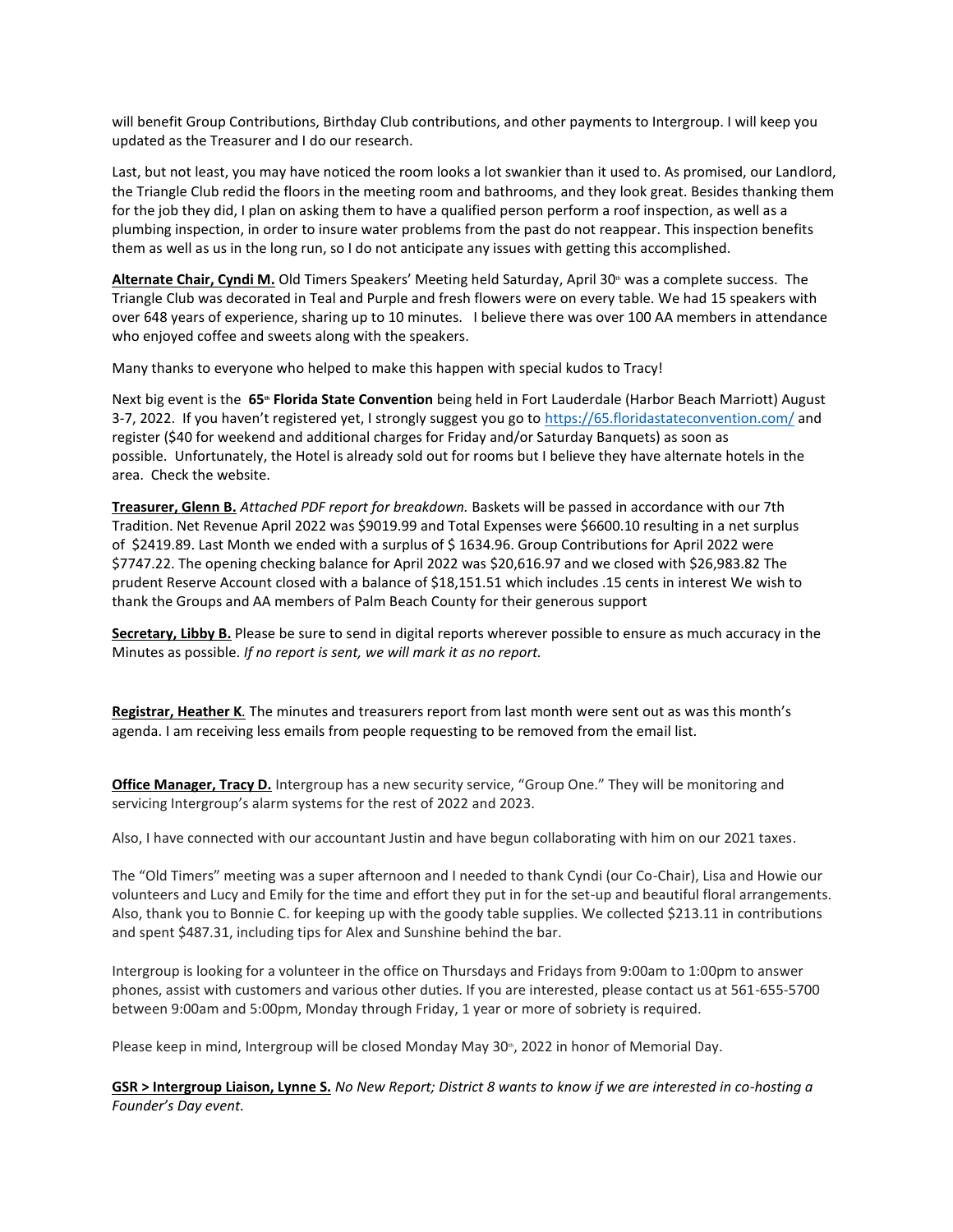## **North/South County Intergroup Liaison, Jeff** *Meeting was attended, nothing to report for our area.*

**Archives Committee Liaison, Kevin R:** Considering moving the storage "vault" for archives in Boynton to some other location that's cheaper, it has been skyrocketing in price. I checked other storage places, all others are just as expensive. Over \$2000 a year now. Maybe build our own 8' x 10' storage next to Intergroup? Old timers were successful people who loved our readings about AA history in Palm Beach county. Me, Sherwin, and Tracy need to get together to come up with an idea for Intergroup display whether to switch out, add items, or stay the same.

## **COMMITTEE REPORTS**

**Public Information**: **Deborah J.** On April 26, the committee participated in a Senior Health Fair. In conjunction with representatives from District PICPC, we displayed AA materials, did outreach, and made some new contacts (among them, Legal Aid, who expressed interest in displaying our pamphlets.) On May 10, the District PICPC chair invited me to accompany her to a meeting with the PBC Urban League. It was a productive meeting aimed at increasing awareness of AA within the minority communities. We look forward to opportunities to participate in Urban League events in the upcoming year.

The District has purchased a bus stop bench PSA that will display our message and contact information for one year. The location is Okeechobee and Military - a much- traveled area. The PSA will begin being displayed May 15. Efforts to carry the message will continue.

**12 Step List, Michael:** Is following up with a few existing resources, and if you can bring this back to your group and if anyone wants to assist, please provide Michael's phone number: 561-685-8884

**Phone Volunteer Committee: Cortney D.** *Submitted resignation - Election in New Business.*

**TODAY, Niko:** See attached - Please send service opportunities, events etc. to [nikodoggett@gmail.com](mailto:nikodoggett@gmail.com)

**Birthday Club, Bonnie C.** This month we sent out 15 medallions totaling a whopping 404 years!

**Website Committee, Troy C.** Not much news to report on the operation and functionality of the website itself. It's up and running, albeit slower than I'd like, but it's stable.

The major topic I'd like to bring up is in regards to the email addresses for the Intergroup committee chair and officer positions. To my knowledge, we've created email addresses ending with "[@aa-palmbeachcounty.org"](http://aa-palmbeachcounty.org/) for every committee chair and officer position. I'll add the complete list to my report here, although I won't read the full list aloud for brevity. Additionally, the list can be found on the Contacts page of our website. These dedicated email addresses are still somewhat in use, however it looks like most of them are forwarding mail to previous volunteers who have long since stepped down from their position. I'd like to get this list updated. In the meantime, I will forward these email addresses to Tracy at the Intergroup office at pbciaa@bellsouth.net if it looks like it's forwarding to an inactive volunteer.

Committee chairs have two options for utilizing an "[@aa-palmbeachcounty.org"](http://aa-palmbeachcounty.org/) email address. First, they can navigate to the webmail system with a link and a username/password that I can give them, and that will give them direct access to the inbox. The major benefit of this method is that all committee communications will be preserved in one location for future chair positions. Also, your personal email address wouldn't be part of the equation, and it would therefore remain completely private.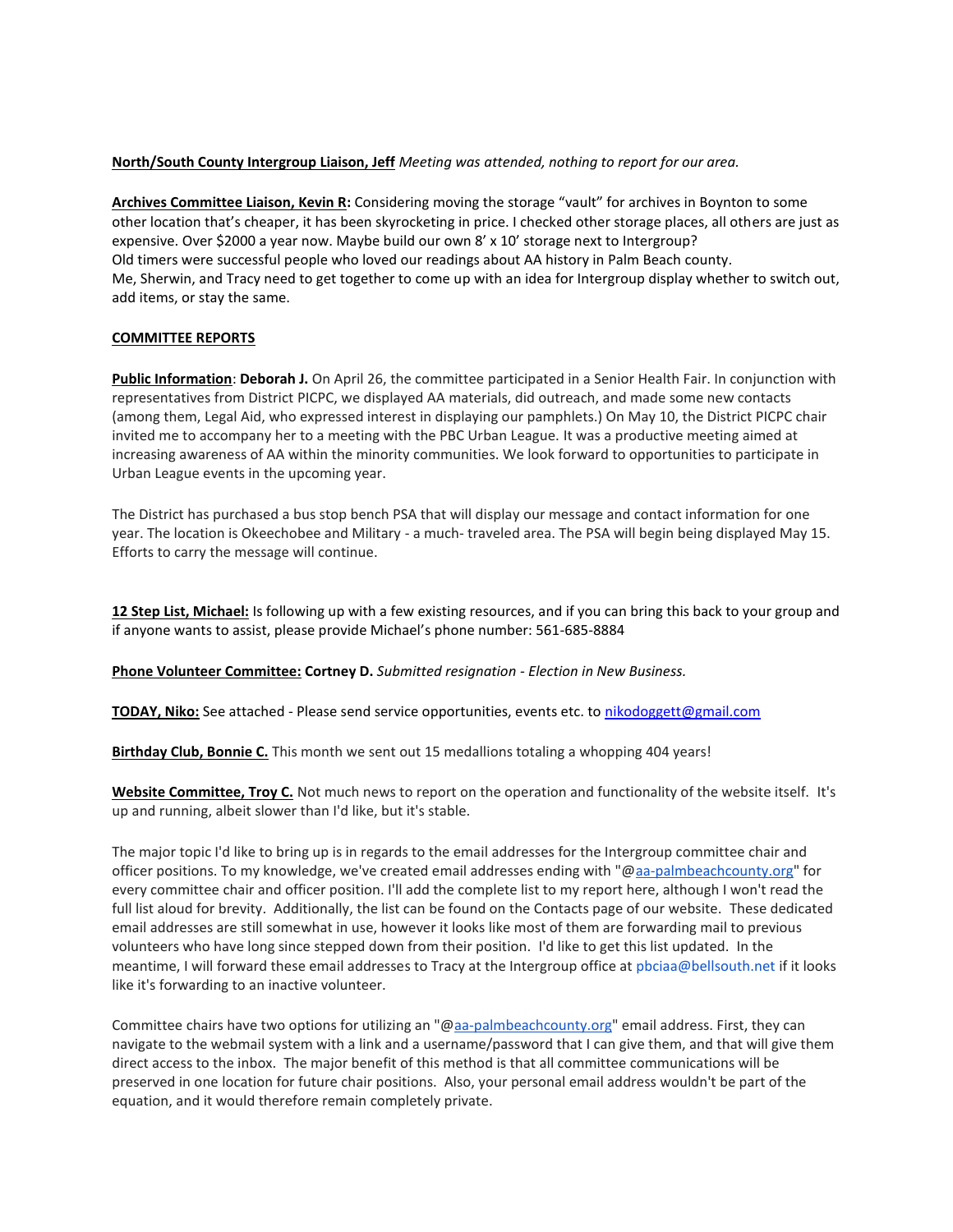The second option is to have the "[@aa-palmbeachcounty.org"](http://aa-palmbeachcounty.org/) email address forward any email it receives to your personal email. This is definitely a very convenient option, as you likely already know how to access your personal email, however the downside is that there is effectively no archive of committee communications, which would basically be lost when you step down from your position. Also, when you reply to emails that are forwarded from the "[@aa-palmbeachcounty.org"](http://aa-palmbeachcounty.org/) email address, the reply will be coming from your personal email address which will then be visible to the recipient

In theory we could keep copies of emails that are forwarded by the "official" email to your personal emails, but your replies wouldn't then be part of the record, and it would probably end up being pretty messy. I don't recommend this option.

So, my request to the committee chairs is to head on over to our website at [aa-palmbeachcounty.org,](http://aa-palmbeachcounty.org/) see if your position has an email address, and if it does, please let me know your preference between option 1 and option 2 by emailing me at webmaster@aa-palmbeachcounty.org with your name, chair or officer position, and your preferred email option. The complete list of emails is:

- Birthday Day Club/Today Subscriptions: **bdayclub@aa-palmbeachcounty.org**
- Bridging the Gap: **bridgethegap@aa-palmbeachcounty.org**
- Group Contact Committee: **groupcontact@aa-palmbeachcounty.org**
- Public Information: **publicinfo@aa-palmbeachcounty.org**
- The Today: **today@aa-palmbeachcounty.org**
- 12 Step List: **12step@aa-palmbeachcounty.org**
- Institutions: **institutions@aa-palmbeachcounty.org**
- Phone Volunteer: **phonevolunteer@aa-palmbeachcounty.org**
- Webmaster: **webmaster@aa-palmbeachcounty.org**
- Where & When Committee: **whereandwhen@aa-palmbeachcounty.org**
- Chair: **chair@aa-palmbeachcounty.org**
- Alternate Chair: **alternatechair@aa-palmbeachcounty.org**
- General Service/Intergroup Liaison: **generalservice@aa-palmbeachcounty.org**
- South County Intergroup Liaison: **scintergroupliaison@aa-palmbeachcounty.org**
- Secretary: **secretary@aa-palmbeachcounty.org**
- Registrar: **registrar@aa-palmbeachcounty.org**
- Treasurer: **treasurer@aa-palmbeachcounty.org**
- Archives Liaison: **archivesliaison@aa-palmbeachcounty.org**

**Group Contact Committee**, **Paula** Been attending numerous meetings and visiting, obtained contact names for a few different meetings. Paula will begin submitting updates to the Meeting Guide for the database as she finds outdated information.

**Bridging the Gap Committee, Ken:** The plan is as of now, going into Futures, roll this out and work out the bugs.

**Institutions Committee, Mark H.** The Institutions Committee has a new rep, Greg. Orientation is on the first Sunday of the month in the big room in the Triangle Club at 4:30 pm. The orientation process is simple and easy.

# **Old Business**: *Mold in Intergroup Office*

#### **New Business:** *Elections for Committee Chair*

**Phone Committee:** Vacant - Mike stood for the position. He has done the phone list for over a year and a half now. Passed unanimously.